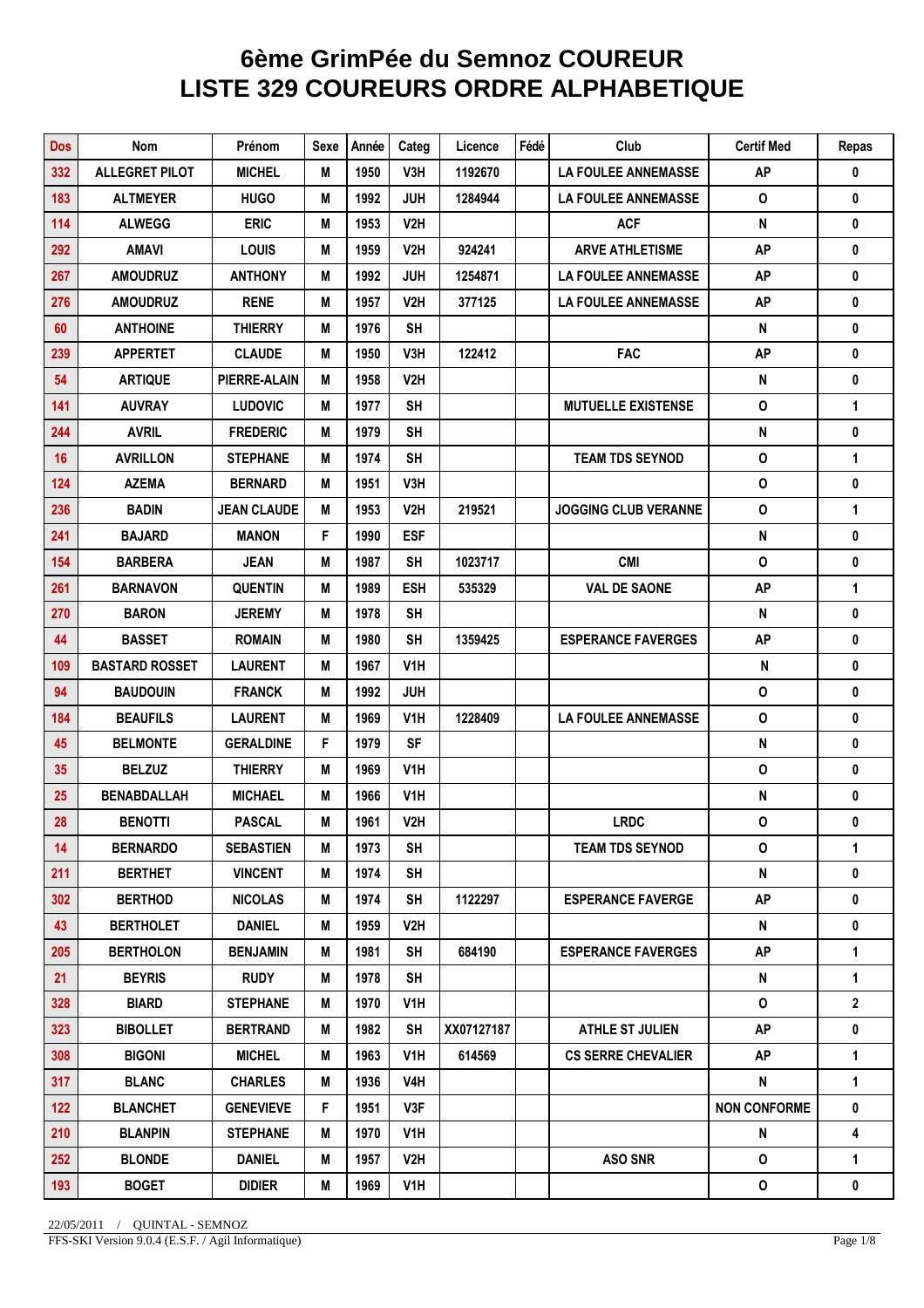| <b>Dos</b>      | Nom                   | Prénom              | <b>Sexe</b> | Année | Categ            | Licence    | Fédé | Club                      | <b>Certif Med</b>  | Repas        |
|-----------------|-----------------------|---------------------|-------------|-------|------------------|------------|------|---------------------------|--------------------|--------------|
| 101             | <b>BONIN</b>          | <b>ARNAUD</b>       | M           | 1985  | <b>SH</b>        | 1369725    |      | <b>AMBERIEU MARATHON</b>  | <b>AP</b>          | 0            |
| 136             | <b>BONNEVILLE</b>     | <b>PHILIPPE</b>     | M           | 1969  | V <sub>1</sub> H |            |      | <b>ATSCAF DES SAVOIE</b>  | $\mathbf{o}$       | 1            |
| 330             | <b>BONNIOT</b>        | <b>AURELIEN</b>     | M           | 1986  | <b>SH</b>        |            |      |                           | $\mathsf{o}$       | 0            |
| 329             | <b>BONNIOT</b>        | <b>PHILIPPE</b>     | M           | 1960  | V2H              |            |      |                           | $\pmb{\mathsf{O}}$ | 0            |
| 235             | <b>BONO</b>           | <b>CLAUDE</b>       | M           | 1946  | V3H              | 1244654    |      | <b>ESPERANCE FAVERGES</b> | $\mathsf{o}$       | 1            |
| 19              | <b>BOSCH</b>          | <b>JEROME</b>       | M           | 1970  | V <sub>1</sub> H |            |      | <b>TEAM TDS SEYNOD</b>    | $\pmb{\mathsf{O}}$ | $\mathbf{1}$ |
| 84              | <b>BOTTE</b>          | <b>FRANCOIS</b>     | M           | 1967  | V <sub>1</sub> H |            |      | <b>CEGID RUNNING</b>      | 0                  | $\mathbf 0$  |
| 146             | <b>BOULEY</b>         | <b>LUCIE</b>        | F           | 1980  | <b>SF</b>        | 435136     |      | <b>CMI</b>                | $\mathbf{o}$       | 0            |
| 142             | <b>BOUQUIN</b>        | <b>FREDERIC</b>     | M           | 1968  | V <sub>1</sub> H |            |      | <b>MUTUELLE EXISTENSE</b> | $\pmb{\mathsf{O}}$ | $\mathbf{1}$ |
| 281             | <b>BOURET</b>         | <b>GUILLAUME</b>    | M           | 1988  | <b>SH</b>        | XX15009150 |      | <b>BILLOM TRIATHLON</b>   | <b>AP</b>          | 0            |
| 47              | <b>BOURQUARD</b>      | <b>FRANCK</b>       | M           | 1972  | <b>SH</b>        |            |      | <b>AVOC</b>               | ${\sf N}$          | $\pmb{0}$    |
| 72              | <b>BOUVIER</b>        | <b>PIERRE LOUIS</b> | M           | 1964  | V1H              |            |      |                           | ${\sf N}$          | 0            |
| 300             | <b>BOVET</b>          | <b>MARIUS</b>       | M           | 1955  | V2H              |            |      |                           | ${\sf N}$          | $\mathbf{1}$ |
| 147             | <b>BROSSAUD MAURY</b> | <b>JUDITH</b>       | F           | 1973  | <b>SF</b>        | 1291067    |      | <b>CMI</b>                | 0                  | 0            |
| 296             | <b>BRUNET</b>         | <b>DIDIER</b>       | M           | 1965  | V <sub>1</sub> H | 1228260    |      | <b>AHSA</b>               | <b>AP</b>          | 0            |
| 217             | <b>BRUNET</b>         | <b>PHILIPPE</b>     | M           | 1966  | V <sub>1</sub> H |            |      | <b>LRDC</b>               | $\mathsf{o}$       | $\pmb{0}$    |
| 198             | <b>BURLET</b>         | <b>DELPHYNE</b>     | F           | 1966  | V <sub>1</sub> F |            |      | <b>CSVR</b>               | $\pmb{\mathsf{N}}$ | 0            |
| 132             | <b>BUZIO</b>          | <b>FABRICE</b>      | M           | 1973  | <b>SH</b>        |            |      |                           | $\pmb{\mathsf{O}}$ | $\pmb{0}$    |
| 155             | <b>CAHN</b>           | <b>REGIS</b>        | М           | 1977  | <b>SH</b>        | 198682     |      | <b>CMI</b>                | $\mathsf{o}$       | 0            |
| $\overline{7}$  | <b>CARASSUS</b>       | <b>ERIC</b>         | M           | 1971  | V <sub>1</sub> H | 396958     |      |                           | <b>AP</b>          | 0            |
| 38              | <b>CHABANE</b>        | <b>MAHFOUD</b>      | M           | 1973  | <b>SH</b>        |            |      |                           | ${\sf N}$          | $\mathbf 0$  |
| 248             | <b>CHAMBET</b>        | <b>JEAN PIERRE</b>  | M           | 1960  | V2H              |            |      | <b>LRDC</b>               | ${\sf N}$          | 0            |
| 266             | <b>CHAMBEYRON</b>     | <b>CLOTILDE</b>     | F.          | 1980  | <b>SF</b>        |            |      |                           | ${\sf N}$          | 0            |
| 78              | <b>CHAPPUIS</b>       | <b>PASCAL</b>       | M           | 1957  | V2H              |            |      |                           | N                  | 0            |
| 305             | <b>CHARDON</b>        | <b>YVES</b>         | M           | 1952  | V2H              |            |      |                           | 0                  | 0            |
| 232             | <b>CHARLES</b>        | <b>PIERRICK</b>     | M           | 1990  | <b>ESH</b>       |            |      |                           | 0                  | 0            |
| 143             | <b>CHARVIER</b>       | <b>LAURENT</b>      | M           | 1976  | <b>SH</b>        |            |      | <b>MUTUELLE EXISTENSE</b> | ${\sf N}$          | 1            |
| 316             | <b>CHEVRIER</b>       | <b>FRANCK</b>       | Μ           | 1962  | V <sub>1</sub> H | 189839     |      |                           | <b>AP</b>          | 0            |
| 120             | <b>CHOPART</b>        | <b>GUILLAUME</b>    | M           | 1983  | SH               |            |      |                           | N                  | 0            |
| 58              | <b>CLERC</b>          | <b>BENOIT</b>       | M           | 1986  | <b>SH</b>        |            |      |                           | N                  | $\pmb{0}$    |
| 30              | <b>COLIN</b>          | <b>ALEXANDRE</b>    | M           | 1992  | <b>JUH</b>       | 135816     |      | <b>DUC</b>                | <b>AP</b>          | 1            |
| 31              | <b>COLIN</b>          | <b>PHILIPPE</b>     | M           | 1966  | V1H              | 460287     |      | <b>AC CHENOVE</b>         | <b>AP</b>          | 1            |
| 315             | <b>COMBE</b>          | <b>JULIE</b>        | F.          | 1985  | <b>SF</b>        | 189839     |      | <b>EA GRENOBLE</b>        | AP                 | 0            |
| 173             | <b>CROENNE</b>        | <b>ASTRID</b>       | F           | 1967  | V1F              |            |      |                           | 0                  | 0            |
| 57              | <b>CULLIER</b>        | <b>HELENE</b>       | F.          | 1987  | <b>SF</b>        |            |      |                           | N                  | 0            |
| 179             | <b>CUVILLIEZ</b>      | <b>ROMAIN</b>       | M           | 1978  | <b>SH</b>        |            |      |                           | ${\sf N}$          | 0            |
| 79              | <b>DAGAND</b>         | <b>DOMINIQUE</b>    | M           | 1975  | <b>SH</b>        |            |      |                           | ${\sf N}$          | 0            |
| 280             | <b>DARCQ</b>          | <b>THIERRY</b>      | Μ           | 1964  | V <sub>1</sub> H |            |      |                           | N                  | 0            |
| 295             | <b>DE GUISA</b>       | <b>REMI</b>         | M           | 1986  | <b>SH</b>        |            |      |                           | N                  | 0            |
| 61              | <b>DEBOISSY</b>       | <b>VINCENT</b>      | M           | 1962  | V1H              |            |      |                           | N                  | $\mathbf 0$  |
| 20              | <b>DEJEY</b>          | <b>FELIX</b>        | M           | 1967  | V1H              |            |      | <b>TEAM SALOMON</b>       | $\mathsf{o}\,$     | $\mathbf{1}$ |
| 156             | <b>DELAVAL</b>        | <b>THEODORE</b>     | M           | 1975  | <b>SH</b>        | 1129502    |      | <b>CMI</b>                | $\mathsf{o}$       | 0            |
| 13 <sup>°</sup> | <b>DELETRAZ</b>       | <b>ARNAUD</b>       | Μ           | 1986  | <b>SH</b>        | 100605     |      | <b>TEAM TDS SEYNOD</b>    | 0                  | 1            |

FFS-SKI Version 9.0.4 (E.S.F. / Agil Informatique) Page 2/8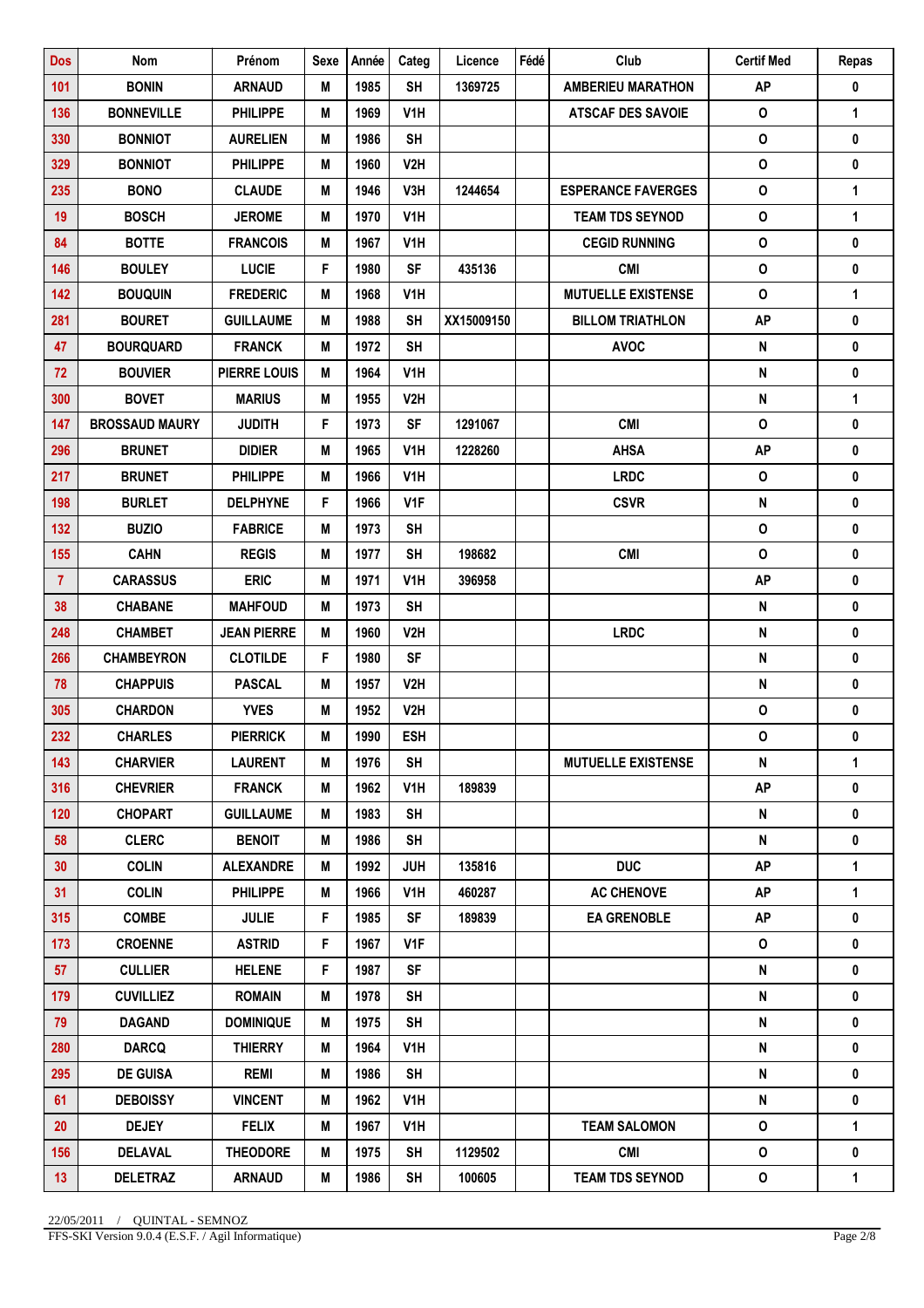| 135<br><b>DELOCHE</b><br><b>JEAN NOEL</b><br>1969<br>V <sub>1</sub> H<br>$\mathbf 0$<br>M<br>1<br>V <sub>2</sub> H<br>N<br>1<br>113<br><b>DELRIEUX</b><br><b>PHILIPPE</b><br>M<br>1961<br>$\mathsf{o}$<br>0<br>223<br><b>DENGREVILLE</b><br><b>ANTOINE</b><br>M<br>1974<br><b>SH</b><br>$\pmb{\mathsf{O}}$<br><b>VERONIQUE</b><br>F.<br>1<br>237<br><b>DENOISIE</b><br>1962<br>V <sub>1</sub> F<br>1285842<br><b>ESPERANCE FAVERGES</b><br><b>AP</b><br>0<br>26<br><b>DEPARDE</b><br>1978<br><b>SH</b><br>1108854<br><b>CMBM</b><br><b>DAVID</b><br>M<br>214<br>646994<br><b>FAC</b><br><b>AP</b><br>$\mathbf{1}$<br><b>DEPLANTE</b><br><b>OLIVIER</b><br>M<br>1971<br>V <sub>1</sub> H<br>0<br>291<br><b>DESBREST</b><br><b>JEAN</b><br>M<br>1993<br><b>JUH</b><br>XX11952<br><b>CAS-EMHM</b><br>N<br>V <sub>2</sub> H<br>XX3203<br>N<br>0<br>289<br><b>DESBREST</b><br><b>PATRICK</b><br>M<br>1961<br><b>CAS-EMHM</b><br>${\sf N}$<br>0<br>290<br><b>DESBREST</b><br><b>PAUL</b><br>1992<br><b>JUH</b><br>XX11951<br><b>CAS-EMHM</b><br>M<br>F<br>$\mathsf{o}$<br>1<br>32<br><b>DESCOMBES</b><br>V <sub>1</sub> F<br><b>AVOC</b><br><b>JOCELYNE</b><br>1965<br>$\mathbf 0$<br>$\mathbf{1}$<br>33<br><b>DESCOMBES</b><br><b>PIERRE YVES</b><br>M<br>1963<br>V <sub>1</sub> H<br><b>AVOC</b><br>N<br>0<br>202<br><b>DESCOMBES</b><br><b>SAMUEL</b><br>M<br>1976<br><b>SH</b><br><b>TEAM K-LU</b><br>$\mathbf 0$<br>V <sub>1</sub> H<br>0<br>40<br><b>DHERVILLY</b><br><b>PATRICK</b><br>M<br>1964<br>F<br>${\sf N}$<br>1<br>288<br><b>DJENDEREDJIAN</b><br><b>CATHY</b><br>1944<br>V3F<br>F<br><b>AP</b><br>$\mathbf{1}$<br>105<br><b>DUC</b><br><b>SF</b><br>1178135<br>VEO 2000 LA PLAGNE<br><b>STEPHANIE</b><br>1975<br>F<br>$\mathbf{1}$<br><b>MARIE LAURE</b><br>V <sub>2F</sub><br>0<br>319<br><b>DUCHENE</b><br>1958<br>419656<br><b>ASPTT ANNECY</b><br>$\mathbf 0$<br>0<br>185<br><b>DUJOURDY</b><br><b>SEBASTIEN</b><br>M<br>1968<br>V <sub>1</sub> H<br>665079<br><b>LA FOULEE ANNEMASSE</b><br>$\mathbf 0$<br>0<br>34<br><b>DUMESNIL</b><br><b>REMI</b><br>M<br>1982<br><b>SH</b><br>1<br>115<br><b>DUMONTGEY</b><br><b>CHANTAL</b><br>F<br>1967<br>V <sub>1</sub> F<br><b>JOGG ATTITUDE</b><br>N<br>F<br>$\mathbf{o}$<br>0<br>148<br><b>DUPONT</b><br><b>CHRISTINE</b><br>1957<br>V2F<br>281712<br><b>CMI</b><br>$\mathbf{o}$<br>$\mathbf{1}$<br>$\overline{2}$<br><b>DUPONT</b><br><b>JEAN</b><br>1970<br>V <sub>1</sub> H<br>297280<br><b>ARVE ATHLETISME</b><br>М<br>$\mathsf{o}$<br>$\mathbf{1}$<br>51<br><b>DUPONT ROC</b><br><b>THIERRY</b><br>M<br>1973<br><b>SH</b><br>${\sf N}$<br>0<br>23<br><b>DUPRE</b><br><b>ALAIN</b><br>1959<br>V <sub>2</sub> H<br>M<br>F<br>$\mathsf{o}$<br>1<br>52<br><b>DURAND</b><br><b>CHRISTELLE</b><br>1972<br>SF<br>1210016<br><b>TEAM TDS SEYNOD</b><br><b>LRDC</b><br>N<br>216<br><b>DUTILLEUL</b><br><b>FREDERIC</b><br>M<br>1966<br>V <sub>1</sub> H<br>0<br>85<br><b>ENGELS</b><br><b>JEAN</b><br>M<br>1964<br>V1H<br>Ν<br>0<br>230<br><b>NON CONFORME</b><br><b>EXCOFFIER</b><br><b>JEAN CLAUDE</b><br>1951<br>V3H<br>0<br>M<br>$\mathsf{o}\,$<br>$\mathbf{1}$<br>228<br><b>FALQUE</b><br><b>STEPHANIE</b><br>F<br>1984<br><b>SF</b><br>0<br>182<br><b>FANTIN</b><br><b>GUILLAUME</b><br>1<br>M<br>1990<br>ESH<br>1293420<br><b>ASPTT ANNECY</b><br><b>FAC</b><br><b>AP</b><br>$\overline{2}$<br>207<br><b>FARINA</b><br><b>GILLES</b><br>M<br>1959<br>V2H<br>1206328<br>$\mathsf{o}$<br>69<br><b>FAURE</b><br><b>ETIENNE</b><br>1982<br><b>SH</b><br>0<br>Μ<br><b>FAURE</b><br><b>LIONEL</b><br>N<br>88<br>M<br>1963<br>V1H<br>1<br>100<br><b>FAVARIO</b><br><b>JULIE</b><br>F<br>SF<br>1057872<br><b>ASVEL</b><br>AP<br>$\mathbf{1}$<br>1982 | <b>Dos</b> | <b>Nom</b>  | Prénom      | <b>Sexe</b> | Année | Categ | Licence | Fédé | Club         | <b>Certif Med</b> | Repas |
|-----------------------------------------------------------------------------------------------------------------------------------------------------------------------------------------------------------------------------------------------------------------------------------------------------------------------------------------------------------------------------------------------------------------------------------------------------------------------------------------------------------------------------------------------------------------------------------------------------------------------------------------------------------------------------------------------------------------------------------------------------------------------------------------------------------------------------------------------------------------------------------------------------------------------------------------------------------------------------------------------------------------------------------------------------------------------------------------------------------------------------------------------------------------------------------------------------------------------------------------------------------------------------------------------------------------------------------------------------------------------------------------------------------------------------------------------------------------------------------------------------------------------------------------------------------------------------------------------------------------------------------------------------------------------------------------------------------------------------------------------------------------------------------------------------------------------------------------------------------------------------------------------------------------------------------------------------------------------------------------------------------------------------------------------------------------------------------------------------------------------------------------------------------------------------------------------------------------------------------------------------------------------------------------------------------------------------------------------------------------------------------------------------------------------------------------------------------------------------------------------------------------------------------------------------------------------------------------------------------------------------------------------------------------------------------------------------------------------------------------------------------------------------------------------------------------------------------------------------------------------------------------------------------------------------------------------------------------------------------------------------------------------------------------------------------------------------------------------------------------------------------------------------------------------------------------------------------------------------------------------------------------------------------------------------------------------------------------------------------------------------------------------------------------------------------------------------------------------------------------------------------------------------------------------------------------------------------------------------------------------------------------------------------------------------------------------------------|------------|-------------|-------------|-------------|-------|-------|---------|------|--------------|-------------------|-------|
|                                                                                                                                                                                                                                                                                                                                                                                                                                                                                                                                                                                                                                                                                                                                                                                                                                                                                                                                                                                                                                                                                                                                                                                                                                                                                                                                                                                                                                                                                                                                                                                                                                                                                                                                                                                                                                                                                                                                                                                                                                                                                                                                                                                                                                                                                                                                                                                                                                                                                                                                                                                                                                                                                                                                                                                                                                                                                                                                                                                                                                                                                                                                                                                                                                                                                                                                                                                                                                                                                                                                                                                                                                                                                                           |            |             |             |             |       |       |         |      |              |                   |       |
|                                                                                                                                                                                                                                                                                                                                                                                                                                                                                                                                                                                                                                                                                                                                                                                                                                                                                                                                                                                                                                                                                                                                                                                                                                                                                                                                                                                                                                                                                                                                                                                                                                                                                                                                                                                                                                                                                                                                                                                                                                                                                                                                                                                                                                                                                                                                                                                                                                                                                                                                                                                                                                                                                                                                                                                                                                                                                                                                                                                                                                                                                                                                                                                                                                                                                                                                                                                                                                                                                                                                                                                                                                                                                                           |            |             |             |             |       |       |         |      |              |                   |       |
|                                                                                                                                                                                                                                                                                                                                                                                                                                                                                                                                                                                                                                                                                                                                                                                                                                                                                                                                                                                                                                                                                                                                                                                                                                                                                                                                                                                                                                                                                                                                                                                                                                                                                                                                                                                                                                                                                                                                                                                                                                                                                                                                                                                                                                                                                                                                                                                                                                                                                                                                                                                                                                                                                                                                                                                                                                                                                                                                                                                                                                                                                                                                                                                                                                                                                                                                                                                                                                                                                                                                                                                                                                                                                                           |            |             |             |             |       |       |         |      |              |                   |       |
|                                                                                                                                                                                                                                                                                                                                                                                                                                                                                                                                                                                                                                                                                                                                                                                                                                                                                                                                                                                                                                                                                                                                                                                                                                                                                                                                                                                                                                                                                                                                                                                                                                                                                                                                                                                                                                                                                                                                                                                                                                                                                                                                                                                                                                                                                                                                                                                                                                                                                                                                                                                                                                                                                                                                                                                                                                                                                                                                                                                                                                                                                                                                                                                                                                                                                                                                                                                                                                                                                                                                                                                                                                                                                                           |            |             |             |             |       |       |         |      |              |                   |       |
|                                                                                                                                                                                                                                                                                                                                                                                                                                                                                                                                                                                                                                                                                                                                                                                                                                                                                                                                                                                                                                                                                                                                                                                                                                                                                                                                                                                                                                                                                                                                                                                                                                                                                                                                                                                                                                                                                                                                                                                                                                                                                                                                                                                                                                                                                                                                                                                                                                                                                                                                                                                                                                                                                                                                                                                                                                                                                                                                                                                                                                                                                                                                                                                                                                                                                                                                                                                                                                                                                                                                                                                                                                                                                                           |            |             |             |             |       |       |         |      |              |                   |       |
|                                                                                                                                                                                                                                                                                                                                                                                                                                                                                                                                                                                                                                                                                                                                                                                                                                                                                                                                                                                                                                                                                                                                                                                                                                                                                                                                                                                                                                                                                                                                                                                                                                                                                                                                                                                                                                                                                                                                                                                                                                                                                                                                                                                                                                                                                                                                                                                                                                                                                                                                                                                                                                                                                                                                                                                                                                                                                                                                                                                                                                                                                                                                                                                                                                                                                                                                                                                                                                                                                                                                                                                                                                                                                                           |            |             |             |             |       |       |         |      |              |                   |       |
|                                                                                                                                                                                                                                                                                                                                                                                                                                                                                                                                                                                                                                                                                                                                                                                                                                                                                                                                                                                                                                                                                                                                                                                                                                                                                                                                                                                                                                                                                                                                                                                                                                                                                                                                                                                                                                                                                                                                                                                                                                                                                                                                                                                                                                                                                                                                                                                                                                                                                                                                                                                                                                                                                                                                                                                                                                                                                                                                                                                                                                                                                                                                                                                                                                                                                                                                                                                                                                                                                                                                                                                                                                                                                                           |            |             |             |             |       |       |         |      |              |                   |       |
|                                                                                                                                                                                                                                                                                                                                                                                                                                                                                                                                                                                                                                                                                                                                                                                                                                                                                                                                                                                                                                                                                                                                                                                                                                                                                                                                                                                                                                                                                                                                                                                                                                                                                                                                                                                                                                                                                                                                                                                                                                                                                                                                                                                                                                                                                                                                                                                                                                                                                                                                                                                                                                                                                                                                                                                                                                                                                                                                                                                                                                                                                                                                                                                                                                                                                                                                                                                                                                                                                                                                                                                                                                                                                                           |            |             |             |             |       |       |         |      |              |                   |       |
|                                                                                                                                                                                                                                                                                                                                                                                                                                                                                                                                                                                                                                                                                                                                                                                                                                                                                                                                                                                                                                                                                                                                                                                                                                                                                                                                                                                                                                                                                                                                                                                                                                                                                                                                                                                                                                                                                                                                                                                                                                                                                                                                                                                                                                                                                                                                                                                                                                                                                                                                                                                                                                                                                                                                                                                                                                                                                                                                                                                                                                                                                                                                                                                                                                                                                                                                                                                                                                                                                                                                                                                                                                                                                                           |            |             |             |             |       |       |         |      |              |                   |       |
|                                                                                                                                                                                                                                                                                                                                                                                                                                                                                                                                                                                                                                                                                                                                                                                                                                                                                                                                                                                                                                                                                                                                                                                                                                                                                                                                                                                                                                                                                                                                                                                                                                                                                                                                                                                                                                                                                                                                                                                                                                                                                                                                                                                                                                                                                                                                                                                                                                                                                                                                                                                                                                                                                                                                                                                                                                                                                                                                                                                                                                                                                                                                                                                                                                                                                                                                                                                                                                                                                                                                                                                                                                                                                                           |            |             |             |             |       |       |         |      |              |                   |       |
|                                                                                                                                                                                                                                                                                                                                                                                                                                                                                                                                                                                                                                                                                                                                                                                                                                                                                                                                                                                                                                                                                                                                                                                                                                                                                                                                                                                                                                                                                                                                                                                                                                                                                                                                                                                                                                                                                                                                                                                                                                                                                                                                                                                                                                                                                                                                                                                                                                                                                                                                                                                                                                                                                                                                                                                                                                                                                                                                                                                                                                                                                                                                                                                                                                                                                                                                                                                                                                                                                                                                                                                                                                                                                                           |            |             |             |             |       |       |         |      |              |                   |       |
|                                                                                                                                                                                                                                                                                                                                                                                                                                                                                                                                                                                                                                                                                                                                                                                                                                                                                                                                                                                                                                                                                                                                                                                                                                                                                                                                                                                                                                                                                                                                                                                                                                                                                                                                                                                                                                                                                                                                                                                                                                                                                                                                                                                                                                                                                                                                                                                                                                                                                                                                                                                                                                                                                                                                                                                                                                                                                                                                                                                                                                                                                                                                                                                                                                                                                                                                                                                                                                                                                                                                                                                                                                                                                                           |            |             |             |             |       |       |         |      |              |                   |       |
|                                                                                                                                                                                                                                                                                                                                                                                                                                                                                                                                                                                                                                                                                                                                                                                                                                                                                                                                                                                                                                                                                                                                                                                                                                                                                                                                                                                                                                                                                                                                                                                                                                                                                                                                                                                                                                                                                                                                                                                                                                                                                                                                                                                                                                                                                                                                                                                                                                                                                                                                                                                                                                                                                                                                                                                                                                                                                                                                                                                                                                                                                                                                                                                                                                                                                                                                                                                                                                                                                                                                                                                                                                                                                                           |            |             |             |             |       |       |         |      |              |                   |       |
|                                                                                                                                                                                                                                                                                                                                                                                                                                                                                                                                                                                                                                                                                                                                                                                                                                                                                                                                                                                                                                                                                                                                                                                                                                                                                                                                                                                                                                                                                                                                                                                                                                                                                                                                                                                                                                                                                                                                                                                                                                                                                                                                                                                                                                                                                                                                                                                                                                                                                                                                                                                                                                                                                                                                                                                                                                                                                                                                                                                                                                                                                                                                                                                                                                                                                                                                                                                                                                                                                                                                                                                                                                                                                                           |            |             |             |             |       |       |         |      |              |                   |       |
|                                                                                                                                                                                                                                                                                                                                                                                                                                                                                                                                                                                                                                                                                                                                                                                                                                                                                                                                                                                                                                                                                                                                                                                                                                                                                                                                                                                                                                                                                                                                                                                                                                                                                                                                                                                                                                                                                                                                                                                                                                                                                                                                                                                                                                                                                                                                                                                                                                                                                                                                                                                                                                                                                                                                                                                                                                                                                                                                                                                                                                                                                                                                                                                                                                                                                                                                                                                                                                                                                                                                                                                                                                                                                                           |            |             |             |             |       |       |         |      |              |                   |       |
|                                                                                                                                                                                                                                                                                                                                                                                                                                                                                                                                                                                                                                                                                                                                                                                                                                                                                                                                                                                                                                                                                                                                                                                                                                                                                                                                                                                                                                                                                                                                                                                                                                                                                                                                                                                                                                                                                                                                                                                                                                                                                                                                                                                                                                                                                                                                                                                                                                                                                                                                                                                                                                                                                                                                                                                                                                                                                                                                                                                                                                                                                                                                                                                                                                                                                                                                                                                                                                                                                                                                                                                                                                                                                                           |            |             |             |             |       |       |         |      |              |                   |       |
|                                                                                                                                                                                                                                                                                                                                                                                                                                                                                                                                                                                                                                                                                                                                                                                                                                                                                                                                                                                                                                                                                                                                                                                                                                                                                                                                                                                                                                                                                                                                                                                                                                                                                                                                                                                                                                                                                                                                                                                                                                                                                                                                                                                                                                                                                                                                                                                                                                                                                                                                                                                                                                                                                                                                                                                                                                                                                                                                                                                                                                                                                                                                                                                                                                                                                                                                                                                                                                                                                                                                                                                                                                                                                                           |            |             |             |             |       |       |         |      |              |                   |       |
|                                                                                                                                                                                                                                                                                                                                                                                                                                                                                                                                                                                                                                                                                                                                                                                                                                                                                                                                                                                                                                                                                                                                                                                                                                                                                                                                                                                                                                                                                                                                                                                                                                                                                                                                                                                                                                                                                                                                                                                                                                                                                                                                                                                                                                                                                                                                                                                                                                                                                                                                                                                                                                                                                                                                                                                                                                                                                                                                                                                                                                                                                                                                                                                                                                                                                                                                                                                                                                                                                                                                                                                                                                                                                                           |            |             |             |             |       |       |         |      |              |                   |       |
|                                                                                                                                                                                                                                                                                                                                                                                                                                                                                                                                                                                                                                                                                                                                                                                                                                                                                                                                                                                                                                                                                                                                                                                                                                                                                                                                                                                                                                                                                                                                                                                                                                                                                                                                                                                                                                                                                                                                                                                                                                                                                                                                                                                                                                                                                                                                                                                                                                                                                                                                                                                                                                                                                                                                                                                                                                                                                                                                                                                                                                                                                                                                                                                                                                                                                                                                                                                                                                                                                                                                                                                                                                                                                                           |            |             |             |             |       |       |         |      |              |                   |       |
|                                                                                                                                                                                                                                                                                                                                                                                                                                                                                                                                                                                                                                                                                                                                                                                                                                                                                                                                                                                                                                                                                                                                                                                                                                                                                                                                                                                                                                                                                                                                                                                                                                                                                                                                                                                                                                                                                                                                                                                                                                                                                                                                                                                                                                                                                                                                                                                                                                                                                                                                                                                                                                                                                                                                                                                                                                                                                                                                                                                                                                                                                                                                                                                                                                                                                                                                                                                                                                                                                                                                                                                                                                                                                                           |            |             |             |             |       |       |         |      |              |                   |       |
|                                                                                                                                                                                                                                                                                                                                                                                                                                                                                                                                                                                                                                                                                                                                                                                                                                                                                                                                                                                                                                                                                                                                                                                                                                                                                                                                                                                                                                                                                                                                                                                                                                                                                                                                                                                                                                                                                                                                                                                                                                                                                                                                                                                                                                                                                                                                                                                                                                                                                                                                                                                                                                                                                                                                                                                                                                                                                                                                                                                                                                                                                                                                                                                                                                                                                                                                                                                                                                                                                                                                                                                                                                                                                                           |            |             |             |             |       |       |         |      |              |                   |       |
|                                                                                                                                                                                                                                                                                                                                                                                                                                                                                                                                                                                                                                                                                                                                                                                                                                                                                                                                                                                                                                                                                                                                                                                                                                                                                                                                                                                                                                                                                                                                                                                                                                                                                                                                                                                                                                                                                                                                                                                                                                                                                                                                                                                                                                                                                                                                                                                                                                                                                                                                                                                                                                                                                                                                                                                                                                                                                                                                                                                                                                                                                                                                                                                                                                                                                                                                                                                                                                                                                                                                                                                                                                                                                                           |            |             |             |             |       |       |         |      |              |                   |       |
|                                                                                                                                                                                                                                                                                                                                                                                                                                                                                                                                                                                                                                                                                                                                                                                                                                                                                                                                                                                                                                                                                                                                                                                                                                                                                                                                                                                                                                                                                                                                                                                                                                                                                                                                                                                                                                                                                                                                                                                                                                                                                                                                                                                                                                                                                                                                                                                                                                                                                                                                                                                                                                                                                                                                                                                                                                                                                                                                                                                                                                                                                                                                                                                                                                                                                                                                                                                                                                                                                                                                                                                                                                                                                                           |            |             |             |             |       |       |         |      |              |                   |       |
|                                                                                                                                                                                                                                                                                                                                                                                                                                                                                                                                                                                                                                                                                                                                                                                                                                                                                                                                                                                                                                                                                                                                                                                                                                                                                                                                                                                                                                                                                                                                                                                                                                                                                                                                                                                                                                                                                                                                                                                                                                                                                                                                                                                                                                                                                                                                                                                                                                                                                                                                                                                                                                                                                                                                                                                                                                                                                                                                                                                                                                                                                                                                                                                                                                                                                                                                                                                                                                                                                                                                                                                                                                                                                                           |            |             |             |             |       |       |         |      |              |                   |       |
|                                                                                                                                                                                                                                                                                                                                                                                                                                                                                                                                                                                                                                                                                                                                                                                                                                                                                                                                                                                                                                                                                                                                                                                                                                                                                                                                                                                                                                                                                                                                                                                                                                                                                                                                                                                                                                                                                                                                                                                                                                                                                                                                                                                                                                                                                                                                                                                                                                                                                                                                                                                                                                                                                                                                                                                                                                                                                                                                                                                                                                                                                                                                                                                                                                                                                                                                                                                                                                                                                                                                                                                                                                                                                                           |            |             |             |             |       |       |         |      |              |                   |       |
|                                                                                                                                                                                                                                                                                                                                                                                                                                                                                                                                                                                                                                                                                                                                                                                                                                                                                                                                                                                                                                                                                                                                                                                                                                                                                                                                                                                                                                                                                                                                                                                                                                                                                                                                                                                                                                                                                                                                                                                                                                                                                                                                                                                                                                                                                                                                                                                                                                                                                                                                                                                                                                                                                                                                                                                                                                                                                                                                                                                                                                                                                                                                                                                                                                                                                                                                                                                                                                                                                                                                                                                                                                                                                                           |            |             |             |             |       |       |         |      |              |                   |       |
|                                                                                                                                                                                                                                                                                                                                                                                                                                                                                                                                                                                                                                                                                                                                                                                                                                                                                                                                                                                                                                                                                                                                                                                                                                                                                                                                                                                                                                                                                                                                                                                                                                                                                                                                                                                                                                                                                                                                                                                                                                                                                                                                                                                                                                                                                                                                                                                                                                                                                                                                                                                                                                                                                                                                                                                                                                                                                                                                                                                                                                                                                                                                                                                                                                                                                                                                                                                                                                                                                                                                                                                                                                                                                                           |            |             |             |             |       |       |         |      |              |                   |       |
|                                                                                                                                                                                                                                                                                                                                                                                                                                                                                                                                                                                                                                                                                                                                                                                                                                                                                                                                                                                                                                                                                                                                                                                                                                                                                                                                                                                                                                                                                                                                                                                                                                                                                                                                                                                                                                                                                                                                                                                                                                                                                                                                                                                                                                                                                                                                                                                                                                                                                                                                                                                                                                                                                                                                                                                                                                                                                                                                                                                                                                                                                                                                                                                                                                                                                                                                                                                                                                                                                                                                                                                                                                                                                                           |            |             |             |             |       |       |         |      |              |                   |       |
|                                                                                                                                                                                                                                                                                                                                                                                                                                                                                                                                                                                                                                                                                                                                                                                                                                                                                                                                                                                                                                                                                                                                                                                                                                                                                                                                                                                                                                                                                                                                                                                                                                                                                                                                                                                                                                                                                                                                                                                                                                                                                                                                                                                                                                                                                                                                                                                                                                                                                                                                                                                                                                                                                                                                                                                                                                                                                                                                                                                                                                                                                                                                                                                                                                                                                                                                                                                                                                                                                                                                                                                                                                                                                                           |            |             |             |             |       |       |         |      |              |                   |       |
|                                                                                                                                                                                                                                                                                                                                                                                                                                                                                                                                                                                                                                                                                                                                                                                                                                                                                                                                                                                                                                                                                                                                                                                                                                                                                                                                                                                                                                                                                                                                                                                                                                                                                                                                                                                                                                                                                                                                                                                                                                                                                                                                                                                                                                                                                                                                                                                                                                                                                                                                                                                                                                                                                                                                                                                                                                                                                                                                                                                                                                                                                                                                                                                                                                                                                                                                                                                                                                                                                                                                                                                                                                                                                                           |            |             |             |             |       |       |         |      |              |                   |       |
|                                                                                                                                                                                                                                                                                                                                                                                                                                                                                                                                                                                                                                                                                                                                                                                                                                                                                                                                                                                                                                                                                                                                                                                                                                                                                                                                                                                                                                                                                                                                                                                                                                                                                                                                                                                                                                                                                                                                                                                                                                                                                                                                                                                                                                                                                                                                                                                                                                                                                                                                                                                                                                                                                                                                                                                                                                                                                                                                                                                                                                                                                                                                                                                                                                                                                                                                                                                                                                                                                                                                                                                                                                                                                                           |            |             |             |             |       |       |         |      |              |                   |       |
|                                                                                                                                                                                                                                                                                                                                                                                                                                                                                                                                                                                                                                                                                                                                                                                                                                                                                                                                                                                                                                                                                                                                                                                                                                                                                                                                                                                                                                                                                                                                                                                                                                                                                                                                                                                                                                                                                                                                                                                                                                                                                                                                                                                                                                                                                                                                                                                                                                                                                                                                                                                                                                                                                                                                                                                                                                                                                                                                                                                                                                                                                                                                                                                                                                                                                                                                                                                                                                                                                                                                                                                                                                                                                                           |            |             |             |             |       |       |         |      |              |                   |       |
|                                                                                                                                                                                                                                                                                                                                                                                                                                                                                                                                                                                                                                                                                                                                                                                                                                                                                                                                                                                                                                                                                                                                                                                                                                                                                                                                                                                                                                                                                                                                                                                                                                                                                                                                                                                                                                                                                                                                                                                                                                                                                                                                                                                                                                                                                                                                                                                                                                                                                                                                                                                                                                                                                                                                                                                                                                                                                                                                                                                                                                                                                                                                                                                                                                                                                                                                                                                                                                                                                                                                                                                                                                                                                                           |            |             |             |             |       |       |         |      |              |                   |       |
|                                                                                                                                                                                                                                                                                                                                                                                                                                                                                                                                                                                                                                                                                                                                                                                                                                                                                                                                                                                                                                                                                                                                                                                                                                                                                                                                                                                                                                                                                                                                                                                                                                                                                                                                                                                                                                                                                                                                                                                                                                                                                                                                                                                                                                                                                                                                                                                                                                                                                                                                                                                                                                                                                                                                                                                                                                                                                                                                                                                                                                                                                                                                                                                                                                                                                                                                                                                                                                                                                                                                                                                                                                                                                                           | 309        | <b>FAVE</b> | <b>JEAN</b> | M           | 1971  | V1H   | 1187885 |      | <b>ASVEL</b> | <b>AP</b>         | 0     |
| <b>AP</b><br>$\pmb{0}$<br>12<br><b>FAYOLLE</b><br><b>SEBASTIEN</b><br><b>SH</b><br>VEO 2000 LA PLAGNE<br>M<br>1985<br>916085                                                                                                                                                                                                                                                                                                                                                                                                                                                                                                                                                                                                                                                                                                                                                                                                                                                                                                                                                                                                                                                                                                                                                                                                                                                                                                                                                                                                                                                                                                                                                                                                                                                                                                                                                                                                                                                                                                                                                                                                                                                                                                                                                                                                                                                                                                                                                                                                                                                                                                                                                                                                                                                                                                                                                                                                                                                                                                                                                                                                                                                                                                                                                                                                                                                                                                                                                                                                                                                                                                                                                                              |            |             |             |             |       |       |         |      |              |                   |       |
| $\mathsf{o}$<br>0<br><b>FERNANDES</b><br>537750<br><b>CMI</b><br>157<br><b>LUDWIK</b><br>M<br>1992<br>JUH                                                                                                                                                                                                                                                                                                                                                                                                                                                                                                                                                                                                                                                                                                                                                                                                                                                                                                                                                                                                                                                                                                                                                                                                                                                                                                                                                                                                                                                                                                                                                                                                                                                                                                                                                                                                                                                                                                                                                                                                                                                                                                                                                                                                                                                                                                                                                                                                                                                                                                                                                                                                                                                                                                                                                                                                                                                                                                                                                                                                                                                                                                                                                                                                                                                                                                                                                                                                                                                                                                                                                                                                 |            |             |             |             |       |       |         |      |              |                   |       |
| $\mathsf{o}$<br>F<br><b>CMI</b><br>0<br>149<br><b>FERNANDES</b><br><b>NADINE</b><br>1965<br>V <sub>1</sub> F<br>586274                                                                                                                                                                                                                                                                                                                                                                                                                                                                                                                                                                                                                                                                                                                                                                                                                                                                                                                                                                                                                                                                                                                                                                                                                                                                                                                                                                                                                                                                                                                                                                                                                                                                                                                                                                                                                                                                                                                                                                                                                                                                                                                                                                                                                                                                                                                                                                                                                                                                                                                                                                                                                                                                                                                                                                                                                                                                                                                                                                                                                                                                                                                                                                                                                                                                                                                                                                                                                                                                                                                                                                                    |            |             |             |             |       |       |         |      |              |                   |       |
| <b>FERREAU</b><br><b>NICOLAS</b><br><b>JOGG ATTITUDE</b><br><b>N A PAYER</b><br>0<br>77<br>Μ<br>1975<br>SH                                                                                                                                                                                                                                                                                                                                                                                                                                                                                                                                                                                                                                                                                                                                                                                                                                                                                                                                                                                                                                                                                                                                                                                                                                                                                                                                                                                                                                                                                                                                                                                                                                                                                                                                                                                                                                                                                                                                                                                                                                                                                                                                                                                                                                                                                                                                                                                                                                                                                                                                                                                                                                                                                                                                                                                                                                                                                                                                                                                                                                                                                                                                                                                                                                                                                                                                                                                                                                                                                                                                                                                                |            |             |             |             |       |       |         |      |              |                   |       |
| F<br><b>SF</b><br>4<br>286<br><b>FOLLIET</b><br><b>KARINE</b><br>1972<br>N                                                                                                                                                                                                                                                                                                                                                                                                                                                                                                                                                                                                                                                                                                                                                                                                                                                                                                                                                                                                                                                                                                                                                                                                                                                                                                                                                                                                                                                                                                                                                                                                                                                                                                                                                                                                                                                                                                                                                                                                                                                                                                                                                                                                                                                                                                                                                                                                                                                                                                                                                                                                                                                                                                                                                                                                                                                                                                                                                                                                                                                                                                                                                                                                                                                                                                                                                                                                                                                                                                                                                                                                                                |            |             |             |             |       |       |         |      |              |                   |       |
| N<br>$\mathbf{1}$<br>287<br><b>FOLLIET</b><br><b>PATRICE</b><br>1969<br>Μ<br>V1H                                                                                                                                                                                                                                                                                                                                                                                                                                                                                                                                                                                                                                                                                                                                                                                                                                                                                                                                                                                                                                                                                                                                                                                                                                                                                                                                                                                                                                                                                                                                                                                                                                                                                                                                                                                                                                                                                                                                                                                                                                                                                                                                                                                                                                                                                                                                                                                                                                                                                                                                                                                                                                                                                                                                                                                                                                                                                                                                                                                                                                                                                                                                                                                                                                                                                                                                                                                                                                                                                                                                                                                                                          |            |             |             |             |       |       |         |      |              |                   |       |
| <b>FONTANIVE</b><br>$\mathsf{o}$<br>0<br>128<br><b>OLIVIER</b><br>M<br>1973<br><b>SH</b><br>560063<br><b>ESPERANCE FAVERGES</b>                                                                                                                                                                                                                                                                                                                                                                                                                                                                                                                                                                                                                                                                                                                                                                                                                                                                                                                                                                                                                                                                                                                                                                                                                                                                                                                                                                                                                                                                                                                                                                                                                                                                                                                                                                                                                                                                                                                                                                                                                                                                                                                                                                                                                                                                                                                                                                                                                                                                                                                                                                                                                                                                                                                                                                                                                                                                                                                                                                                                                                                                                                                                                                                                                                                                                                                                                                                                                                                                                                                                                                           |            |             |             |             |       |       |         |      |              |                   |       |
| N<br>208<br><b>FOURNIER BIDOZ</b><br><b>NOEL</b><br>1<br>Μ<br>1965<br>V1H                                                                                                                                                                                                                                                                                                                                                                                                                                                                                                                                                                                                                                                                                                                                                                                                                                                                                                                                                                                                                                                                                                                                                                                                                                                                                                                                                                                                                                                                                                                                                                                                                                                                                                                                                                                                                                                                                                                                                                                                                                                                                                                                                                                                                                                                                                                                                                                                                                                                                                                                                                                                                                                                                                                                                                                                                                                                                                                                                                                                                                                                                                                                                                                                                                                                                                                                                                                                                                                                                                                                                                                                                                 |            |             |             |             |       |       |         |      |              |                   |       |
| 129<br><b>FRATTALI</b><br><b>BRUNO</b><br><b>ASO SNR</b><br>0<br>0<br>Μ<br>1972<br>SH                                                                                                                                                                                                                                                                                                                                                                                                                                                                                                                                                                                                                                                                                                                                                                                                                                                                                                                                                                                                                                                                                                                                                                                                                                                                                                                                                                                                                                                                                                                                                                                                                                                                                                                                                                                                                                                                                                                                                                                                                                                                                                                                                                                                                                                                                                                                                                                                                                                                                                                                                                                                                                                                                                                                                                                                                                                                                                                                                                                                                                                                                                                                                                                                                                                                                                                                                                                                                                                                                                                                                                                                                     |            |             |             |             |       |       |         |      |              |                   |       |

FFS-SKI Version 9.0.4 (E.S.F. / Agil Informatique) Page 3/8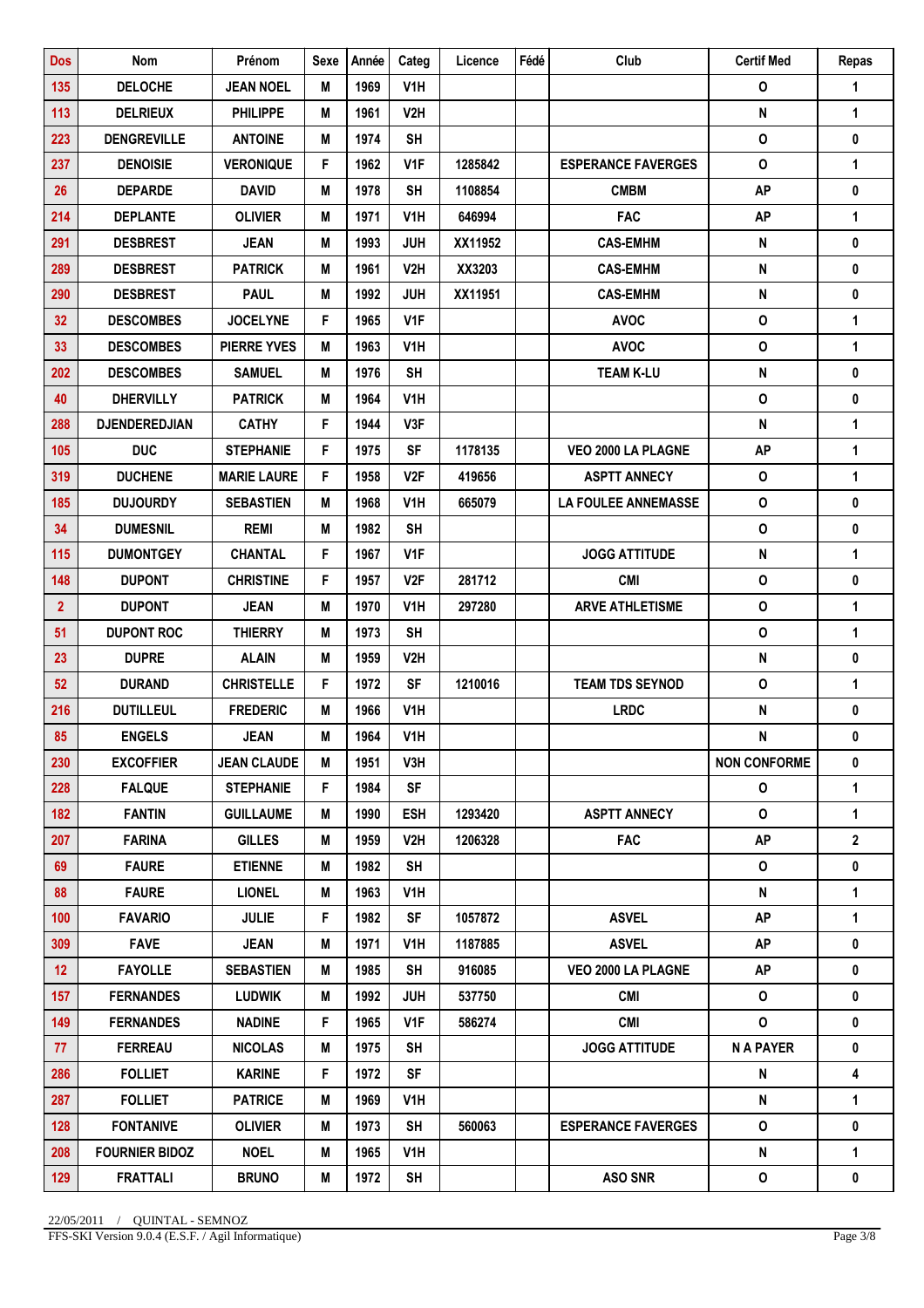| <b>Dos</b> | Nom                     | Prénom             | <b>Sexe</b> | Année | Categ            | Licence  | Fédé | Club                      | <b>Certif Med</b>         | Repas        |
|------------|-------------------------|--------------------|-------------|-------|------------------|----------|------|---------------------------|---------------------------|--------------|
| 93         | <b>FRATTALI</b>         | <b>ROBERT</b>      | M           | 1976  | <b>SH</b>        |          |      |                           | N                         | $\pmb{0}$    |
| 282        | <b>GAILLAND</b>         | <b>SERGE</b>       | M           | 1975  | <b>SH</b>        |          |      |                           | N                         | 0            |
| 158        | <b>GARABEDIAN</b>       | <b>CHRISTOPHE</b>  | M           | 1984  | <b>SH</b>        | 1213747  |      | <b>CMI</b>                | $\pmb{\mathsf{O}}$        | 0            |
| 56         | <b>GATTONE</b>          | <b>SYLVAIN</b>     | M           | 1976  | <b>SH</b>        | X1043500 |      | <b>VAL D'ARVE SKI</b>     | <b>AP</b>                 | 0            |
| 62         | <b>GAUTEUR</b>          | <b>NICOLAS</b>     | M           | 1976  | <b>SH</b>        |          |      |                           | N                         | 0            |
| 150        | <b>GENEREUX</b>         | <b>ISABELLE</b>    | F           | 1965  | V <sub>1F</sub>  | 704002   |      | <b>CMI</b>                | $\pmb{\mathsf{O}}$        | 0            |
| 110        | <b>GENOT</b>            | <b>STEPHANE</b>    | M           | 1975  | <b>SH</b>        | 1361615  |      | <b>AEA</b>                | ${\sf N}$                 | 0            |
| 226        | <b>GENTZIK</b>          | <b>JEAN CLAUDE</b> | M           | 1950  | V3H              |          |      | <b>TEAM 42.195</b>        | $\mathbf{o}$              | $\mathbf{1}$ |
| 297        | <b>GHIBAUDO</b>         | <b>ALEXANDRE</b>   | M           | 1986  | <b>SH</b>        | 1293348  |      | <b>CORATHONES</b>         | <b>AP</b>                 | 0            |
| 283        | <b>GHIBAUDO</b>         | <b>DOMINIQUE</b>   | M           | 1954  | V <sub>2</sub> H | 1268615  |      | <b>CORATHONES</b>         | <b>AP</b>                 | 0            |
| 331        | <b>GIBERT</b>           | <b>LAETITIA</b>    | F           | 1978  | <b>SF</b>        |          |      |                           | ${\sf N}$                 | $\pmb{0}$    |
| 307        | <b>GILSON</b>           | <b>NATHAN</b>      | M           | 1992  | <b>JUH</b>       |          |      |                           | $\mathsf{o}$              | 1            |
| 268        | <b>GIRIN</b>            | <b>OLIVIER</b>     | M           | 1963  | V <sub>1</sub> H | 1216301  |      | <b>ASVEL</b>              | AP                        | 0            |
| 159        | <b>GIROUD</b>           | <b>BERNARD</b>     | M           | 1952  | V <sub>2</sub> H | 936426   |      | <b>CMI</b>                | $\mathsf{o}\,$            | 0            |
| 160        | <b>GOMET</b>            | <b>PATRICK</b>     | M           | 1965  | V1H              | 470023   |      | <b>CMI</b>                | $\mathsf{o}$              | 0            |
| 161        | <b>GOMEZ DE MERCADO</b> | <b>THOMAS</b>      | M           | 1987  | <b>SH</b>        | 1335758  |      | <b>CMI</b>                | $\pmb{\mathsf{O}}$        | $\pmb{0}$    |
| 221        | <b>GONCALES</b>         | <b>DANIEL</b>      | M           | 1978  | <b>SH</b>        |          |      | <b>LRDC</b>               | $\pmb{\mathsf{O}}$        | 0            |
| 219        | <b>GONZALEZ</b>         | <b>ANDRE</b>       | M           | 1971  | V <sub>1</sub> H |          |      | <b>LRDC</b>               | $\pmb{\mathsf{O}}$        | $\pmb{0}$    |
| 102        | <b>GOUDET</b>           | <b>LAURENCE</b>    | F           | 1969  | V1F              |          |      |                           | N                         | 0            |
| 134        | <b>GOUDET</b>           | <b>PIERRE</b>      | M           | 1972  | <b>SH</b>        |          |      | EAC                       | $\pmb{\mathsf{O}}$        | 0            |
| 162        | <b>GOURGUES</b>         | <b>FREDERIC</b>    | M           | 1975  | <b>SH</b>        | 1257356  |      | <b>CMI</b>                | $\mathsf{o}\,$            | 0            |
| 130        | <b>GRANERO</b>          | <b>THOMAS</b>      | M           | 1979  | <b>SH</b>        |          |      | <b>ASO SNR</b>            | $\mathsf{o}$              | 0            |
| 306        | <b>GRANGEAT</b>         | <b>GILLES</b>      | M           | 1965  | V1H              |          |      |                           | $\pmb{\mathsf{O}}$        | 0            |
| 82         | <b>GRANGET</b>          | <b>BENOIT</b>      | M           | 1982  | <b>SH</b>        |          |      |                           | N                         | 0            |
| 222        | <b>GRISONNET</b>        | <b>JEAN PAUL</b>   | M           | 1958  | V <sub>2</sub> H |          |      |                           | O                         | 0            |
| 299        | <b>GROS</b>             | <b>XAVIER</b>      | M           | 1975  | <b>SH</b>        | 651286   |      | <b>COURIR EN EMBLAVEZ</b> | <b>AP</b>                 | 0            |
| 103        | <b>GUERIN</b>           | <b>MICHEL</b>      | M           | 1966  | V1H              |          |      |                           | N                         | 0            |
| 163        | <b>GUILLOT PATRIQUE</b> | <b>GREGORY</b>     | Μ           | 1975  | <b>SH</b>        | 1138752  |      | <b>CMI</b>                | $\mathsf{o}\,$            | 0            |
| 112        | <b>GUINAMARD</b>        | <b>NICOLAS</b>     | M           | 1985  | <b>SH</b>        |          |      | <b>DAHULTIMATE</b>        | ${\sf N}$                 | 0            |
| 238        | <b>HABERT</b>           | <b>NICOLAS</b>     | M           | 1977  | <b>SH</b>        |          |      | <b>AVOC</b>               | ${\sf N}$                 | 0            |
| 59         | <b>HALLIEZ</b>          | <b>FRANCOIS</b>    | M           | 1975  | <b>SH</b>        | 797360   |      | <b>EVIAN OFF COURSE</b>   | <b>AP</b>                 | 1            |
| 107        | <b>HENRIOT</b>          | <b>BRICE</b>       | M           | 1980  | <b>SH</b>        |          |      |                           | ${\sf N}$                 | 0            |
| 137        | <b>HIGONET</b>          | <b>ERIC</b>        | Μ           | 1976  | <b>SH</b>        |          |      |                           | $\mathsf{o}\,$            | $\mathbf 2$  |
| 326        | <b>HIGONET</b>          | <b>HERVE</b>       | M           | 1973  | <b>SH</b>        |          |      |                           | 0                         | 3            |
| 255        | <b>HOFFMANN</b>         | <b>ROBERT</b>      | M           | 1942  | V3H              |          |      |                           | N                         | 0            |
| 49         | <b>HUARD</b>            | <b>FRANCOIS</b>    | M           | 1958  | V2H              |          |      |                           | ${\sf N}$                 | 0            |
| 48         | <b>HUARD</b>            | <b>JOSEPH</b>      | M           | 1986  | <b>SH</b>        |          |      |                           | $\boldsymbol{\mathsf{N}}$ | 0            |
| 53         | <b>HUDRY</b>            | <b>PATRICK</b>     | Μ           | 1960  | V2H              |          |      |                           | 0                         | 1            |
| 27         | <b>ISELI</b>            | <b>CHRISTOPHE</b>  | M           | 1949  | V3H              |          |      |                           | ${\sf N}$                 | 0            |
| 303        | <b>JACQUARD</b>         | <b>CYRIL</b>       | M           | 1982  | <b>SH</b>        | 1223365  |      | <b>FAC</b>                | <b>AP</b>                 | 1            |
| 321        | <b>JACQUARD</b>         | <b>PASCAL</b>      | M           | 1979  | <b>SH</b>        |          |      |                           | 0                         | 0            |
| 250        | <b>JACQUEMARD</b>       | <b>DAVID</b>       | M           | 1966  | V1H              | 414405   |      | <b>ACO FIRMINY</b>        | <b>AP</b>                 | $\mathbf{2}$ |
| 260        | <b>JAILLARDON</b>       | <b>RENAUD</b>      | Μ           | 1986  | <b>SH</b>        | 365935   |      | <b>VAL DE SAONE</b>       | AP                        | 1            |

FFS-SKI Version 9.0.4 (E.S.F. / Agil Informatique) Page 4/8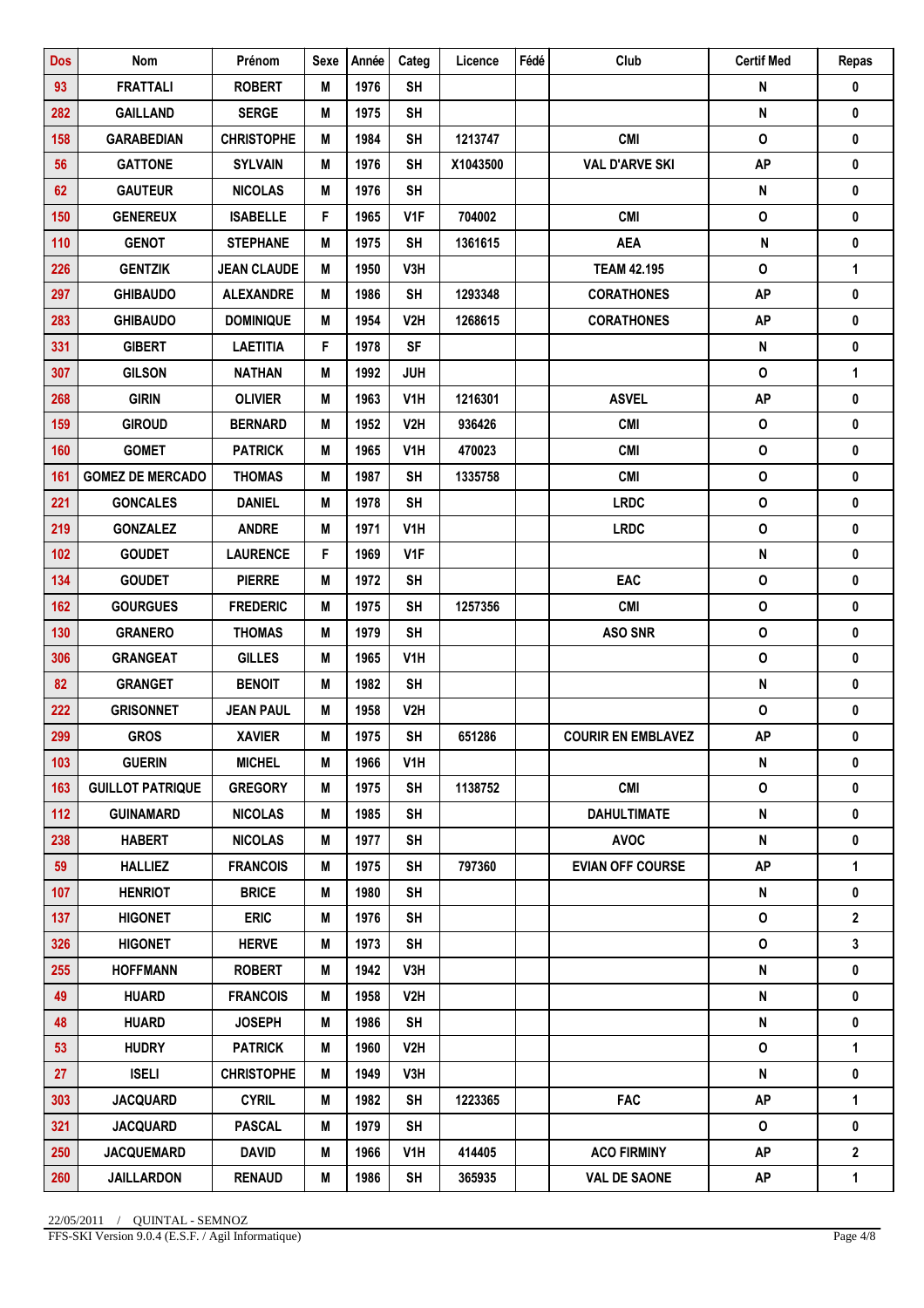| <b>Dos</b> | Nom                 | Prénom             | <b>Sexe</b> | Année | Categ            | Licence | Fédé | Club                         | <b>Certif Med</b>  | Repas        |
|------------|---------------------|--------------------|-------------|-------|------------------|---------|------|------------------------------|--------------------|--------------|
| 186        | <b>JANIN</b>        | <b>CHRISTIAN</b>   | М           | 1960  | V2H              | 978488  |      | <b>LA FOULEE ANNEMASSE</b>   | O                  | 0            |
| 140        | <b>JARRIGE</b>      | <b>REMI</b>        | M           | 1962  | V <sub>1</sub> H |         |      | <b>MUTUELLE EXISTENSE</b>    | $\mathbf 0$        | 1            |
| 218        | <b>JASSERAND</b>    | <b>PHILIPPE</b>    | M           | 1976  | <b>SH</b>        |         |      | <b>LRDC</b>                  | ${\sf N}$          | 0            |
| 258        | <b>JAYME</b>        | <b>LIONEL</b>      | M           | 1974  | <b>SH</b>        |         |      | <b>AVOC</b>                  | $\pmb{\mathsf{O}}$ | $\mathbf 1$  |
| 187        | <b>JENC</b>         | <b>YVONNA</b>      | F           | 1967  | V1F              | 706033  |      | <b>LA FOULEE ANNEMASSE</b>   | $\mathsf{o}$       | 0            |
| 227        | <b>JEUNET</b>       | <b>DIDIER</b>      | M           | 1957  | V2H              |         |      |                              | $\pmb{\mathsf{O}}$ | $\mathbf{1}$ |
| 65         | <b>JOSSERAND</b>    | <b>ANDRE</b>       | M           | 1953  | V <sub>2</sub> H |         |      |                              | 0                  | 0            |
| 224        | <b>JOSSERAND</b>    | <b>SYLVIE</b>      | F           | 1972  | <b>SF</b>        |         |      | <b>AVOC</b>                  | $\mathbf{o}$       | 0            |
| 42         | <b>JOUBERT</b>      | <b>ROMAIN</b>      | M           | 1988  | <b>SH</b>        |         |      |                              | ${\sf N}$          | 0            |
| 164        | <b>JOUFFRE</b>      | <b>FABIEN</b>      | M           | 1981  | <b>SH</b>        | 1222991 |      | <b>CMI</b>                   | $\mathsf{o}$       | 0            |
| 246        | <b>JOURDAIN</b>     | <b>FLAVIEN</b>     | M           | 1976  | <b>SH</b>        |         |      | <b>SAVOIE TEAM TRIATHLON</b> | <b>AP</b>          | $\pmb{0}$    |
| 322        | <b>JUTZET</b>       | <b>SABINE</b>      | F           | 1968  | V <sub>1</sub> F |         |      |                              | $\mathsf{o}$       | 0            |
| 298        | <b>KOURTCHEVSKY</b> | <b>SERGE</b>       | M           | 1950  | V3H              | 1275798 |      | <b>CORATHONES</b>            | <b>AP</b>          | 1            |
| 199        | <b>LACOMBE</b>      | <b>CHRISTIANE</b>  | F           | 1960  | V <sub>2F</sub>  | 238134  |      | <b>ATHLE ST JULIEN</b>       | <b>AP</b>          | 0            |
| 125        | <b>LAPLACE</b>      | <b>JEAN YVES</b>   | М           | 1969  | V1H              |         |      |                              | O                  | 0            |
| 111        | <b>LAPORTE</b>      | <b>STEPHANIE</b>   | F           | 1983  | <b>SF</b>        |         |      |                              | ${\sf N}$          | $\mathbf{1}$ |
| 313        | <b>LARCHE</b>       | <b>MARIE</b>       | F           | 1962  | V <sub>1</sub> F | 274984  |      | <b>EA GRENOBLE</b>           | <b>AP</b>          | 0            |
| 165        | <b>LAURENT</b>      | <b>PATRICK</b>     | M           | 1976  | <b>SH</b>        | 1291538 |      | <b>CMI</b>                   | $\mathsf{o}$       | 0            |
| 274        | <b>LECLERCQ</b>     | <b>GREGORY</b>     | M           | 1975  | <b>SH</b>        |         |      | <b>AVOC</b>                  | N                  | 0            |
| 311        | <b>LEFEBVRE</b>     | <b>CHRISTOPHE</b>  | M           | 1975  | <b>SH</b>        | 1280233 |      | <b>EA GRENOBLE</b>           | <b>AP</b>          | 0            |
| 324        | <b>LEGRON</b>       | <b>NATHALIE</b>    | F           | 1972  | <b>SF</b>        | 586637  |      | <b>TEAM TDS SEYNOD</b>       | <b>AP</b>          | $\mathbf{1}$ |
| 225        | <b>LEMAY</b>        | <b>VIRGINIE</b>    | F           | 1982  | <b>SF</b>        | 1284317 |      | <b>TEAM 42.195</b>           | $\mathsf{o}$       | 0            |
| 70         | <b>LEMOINE</b>      | <b>GUY</b>         | M           | 1956  | V <sub>2</sub> H |         |      |                              | ${\sf N}$          | 0            |
| 71         | <b>LEMOINE</b>      | <b>YANNICK</b>     | M           | 1981  | <b>SH</b>        |         |      |                              | N                  | 0            |
| 96         | <b>LENFANT</b>      | <b>ARNAUD</b>      | M           | 1964  | V1H              |         |      |                              | O                  | 0            |
| 98         | <b>LENFANT</b>      | <b>BENJAMIN</b>    | M           | 1992  | <b>JUH</b>       | 1284047 |      | <b>ATHLE ST JULIEN</b>       | <b>AP</b>          | 0            |
| 67         | <b>LEROY</b>        | <b>BENOIT</b>      | M           | 1980  | <b>SH</b>        |         |      | <b>ROLEX / AVOC</b>          | ${\sf N}$          | 0            |
| 284        | <b>LEROY</b>        | <b>MARTINE</b>     | Μ           | 1951  | V3H              | 1288647 |      | <b>CORATHONES</b>            | <b>AP</b>          | 1            |
| 76         | <b>LESERVOISIER</b> | <b>MICHELE</b>     | F           | 1965  | V1F              |         |      | <b>TEAM TDS SEYNOD</b>       | $\mathsf{o}$       | $\mathbf{1}$ |
| 75         | <b>LESERVOISIER</b> | <b>PATRICK</b>     | M           | 1964  | V <sub>1</sub> H |         |      | <b>TEAM TDS SEYNOD</b>       | $\mathbf{o}$       | 1            |
| 97         | <b>LESINA</b>       | <b>JEAN MICHEL</b> | M           | 1962  | V1H              |         |      |                              | $\mathsf{o}\,$     | 0            |
| 253        | <b>LETI</b>         | <b>ALAIN</b>       | M           | 1952  | V2H              | 493712  |      | <b>AHSA</b>                  | 0                  | 0            |
| 95         | LIARD               | YANN               | M           | 1965  | V1H              |         |      |                              | 0                  | 1            |
| 131        | <b>LITTOZ</b>       | <b>FREDERIC</b>    | M           | 1969  | V1H              |         |      | <b>ASO SNR</b>               | 0                  | 0            |
| 86         | <b>LONGERE</b>      | <b>ADRIEN</b>      | M           | 1987  | <b>SH</b>        |         |      | <b>CEGID RUNNING</b>         | $\mathsf{o}\,$     | 0            |
| 209        | <b>MAGDELAINE</b>   | <b>MAEL</b>        | F           | 1976  | <b>SF</b>        |         |      |                              | N                  | 1            |
| 240        | <b>MARANGON</b>     | <b>DANIEL</b>      | M           | 1962  | V1H              |         |      | <b>NTN SNR</b>               | ${\sf N}$          | 1            |
| 104        | <b>MAROUD</b>       | <b>LUDOVIC</b>     | Μ           | 1980  | <b>SH</b>        |         |      |                              | $\mathsf{o}\,$     | 0            |
| 151        | <b>MARTIGNE</b>     | <b>PATRICIA</b>    | F           | 1971  | V1F              | 1036353 |      | <b>CMI</b>                   | $\mathsf{o}$       | 0            |
| 215        | <b>MARTINCIC</b>    | <b>LAURENCE</b>    | F.          | 1964  | V <sub>1</sub> F |         |      | <b>LRDC</b>                  | N                  | $\mathbf 0$  |
| 73         | <b>MARTINEAU</b>    | <b>PHILIPPE</b>    | M           | 1966  | V1H              |         |      | <b>LRDC</b>                  | 0                  | $\mathbf 0$  |
| 278        | <b>MASSART</b>      | <b>MATTHIEU</b>    | M           | 1969  | V1H              | 678516  |      | <b>ESPERANCE FAVERGES</b>    | <b>AP</b>          | 0            |
| 265        | <b>MASSON</b>       | <b>SANDRINE</b>    | F           | 1967  | V1F              |         |      |                              | N                  | 0            |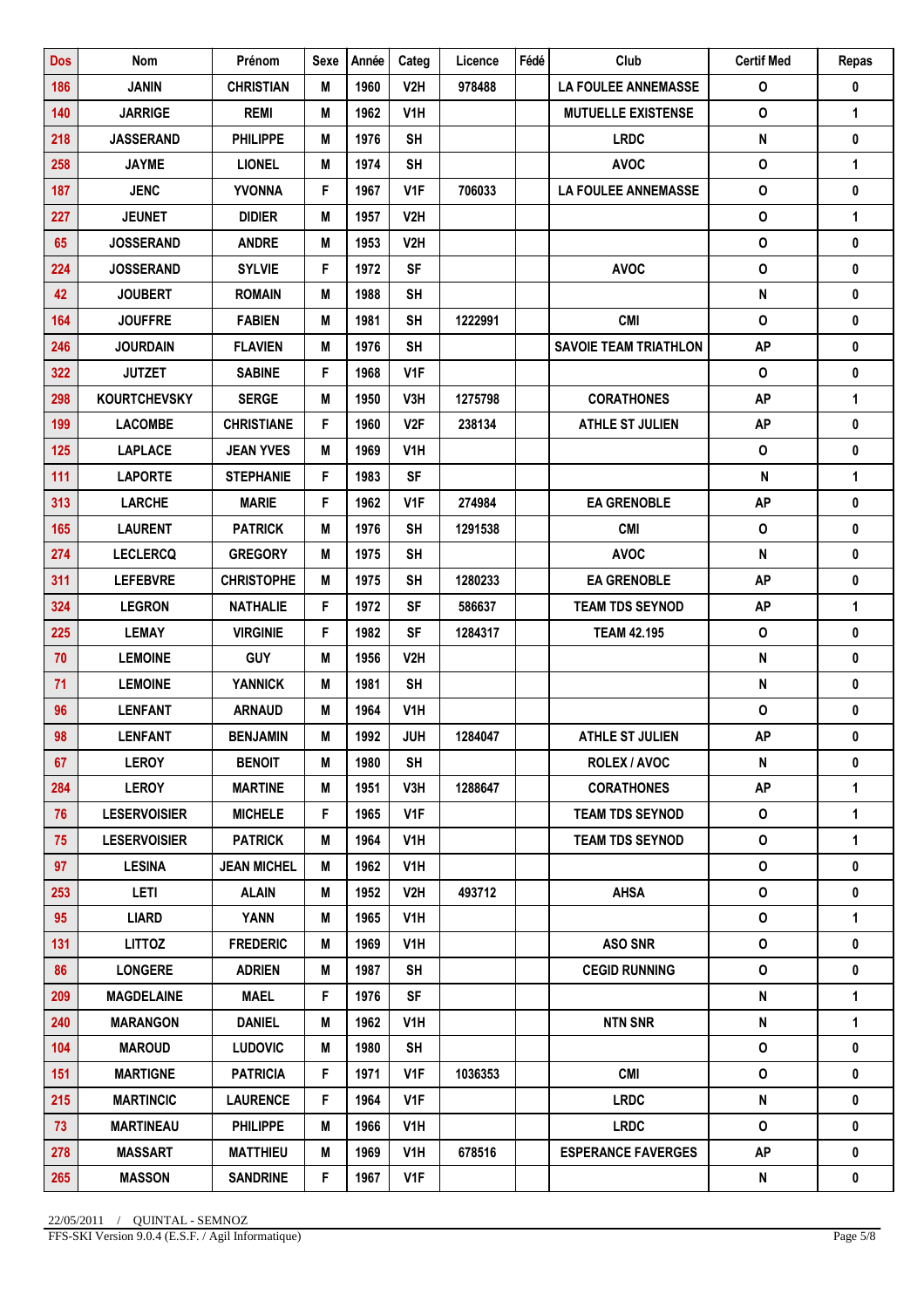| <b>Dos</b>     | Nom                 | Prénom             | <b>Sexe</b> | Année | Categ            | Licence    | Fédé | Club                       | <b>Certif Med</b>  | Repas          |
|----------------|---------------------|--------------------|-------------|-------|------------------|------------|------|----------------------------|--------------------|----------------|
| 197            | <b>MASSONNET</b>    | <b>YVAN</b>        | M           | 1973  | <b>SH</b>        |            |      |                            | N                  | 0              |
| 18             | <b>MATHIEU</b>      | <b>JEAN CLAUDE</b> | M           | 1963  | V <sub>1</sub> H |            |      | <b>TEAM TDS SEYNOD</b>     | $\pmb{\mathsf{O}}$ | 1              |
| 166            | <b>MAURY</b>        | <b>PATRICE</b>     | M           | 1971  | V <sub>1</sub> H | 1019799    |      | <b>CMI</b>                 | $\pmb{\mathsf{O}}$ | 0              |
| 175            | <b>MENUEY</b>       | <b>JUSTINE</b>     | F           | 1979  | SF               |            |      |                            | N                  | 0              |
| 275            | <b>MEPAL</b>        | <b>JOEL</b>        | M           | 1990  | <b>ESH</b>       |            |      |                            | N                  | 0              |
| 188            | <b>MERCIER</b>      | <b>JEAN MICHEL</b> | M           | 1969  | V <sub>1</sub> H | 1296778    |      | <b>LA FOULEE ANNEMASSE</b> | $\mathbf{o}$       | 0              |
| 99             | <b>MERCIER</b>      | <b>SYLVIE</b>      | F           | 1963  | V <sub>1F</sub>  |            |      |                            | ${\sf N}$          | 0              |
| 272            | <b>MERMILLOD</b>    | <b>JEROME</b>      | M           | 1976  | <b>SH</b>        |            |      |                            | ${\sf N}$          | 0              |
| 271            | <b>MERMILLOD</b>    | <b>STEPHANIE</b>   | F           | 1979  | <b>SF</b>        |            |      |                            | N                  | 0              |
| 177            | <b>MERMILLOD</b>    | <b>YVES</b>        | M           | 1952  | V <sub>2</sub> H |            |      | <b>NTNSNR ANNECY</b>       | N                  | 0              |
| $\mathbf{1}$   | <b>MEYSSAT</b>      | <b>EMMANUEL</b>    | M           | 1980  | <b>SH</b>        | 933152     |      | <b>ACO FIRMINY</b>         | $\pmb{\mathsf{O}}$ | $\mathbf{1}$   |
| 325            | <b>MIEGE</b>        | <b>CHRISTIAN</b>   | M           | 1954  | V <sub>2</sub> H |            |      | <b>CALA ARGONAY</b>        | 0                  | $\mathbf{1}$   |
| 46             | <b>MILESI</b>       | <b>RAPHAEL</b>     | M           | 1980  | <b>SH</b>        |            |      |                            | N                  | 0              |
| 293            | <b>MINAZZI</b>      | <b>NICOLAS</b>     | M           | 1980  | <b>SH</b>        | 1028674    |      | <b>AVOC</b>                | <b>AP</b>          | $\pmb{0}$      |
| 264            | <b>MIQUET SAGE</b>  | <b>GERARD</b>      | M           | 1947  | V3H              |            |      |                            | $\mathsf{o}$       | $\overline{2}$ |
| 116            | <b>MOEGLIN</b>      | <b>PIERRE</b>      | M           | 1979  | <b>SH</b>        |            |      | <b>AVOC</b>                | $\pmb{\mathsf{N}}$ | $\pmb{0}$      |
| 279            | <b>MOLLI</b>        | <b>DIDIER</b>      | M           | 1970  | V <sub>1</sub> H |            |      |                            | ${\sf N}$          | 1              |
| 220            | <b>MOMMESSIN</b>    | <b>MICHEL</b>      | M           | 1960  | V2H              |            |      |                            | $\mathbf 0$        | 0              |
| 91             | <b>MONNET</b>       | <b>HENRI</b>       | M           | 1960  | V <sub>2</sub> H |            |      |                            | $\mathsf{o}$       | 0              |
| 90             | <b>MONNET</b>       | <b>VINCENT</b>     | M           | 1993  | <b>JUH</b>       |            |      |                            | $\mathbf{o}$       | 0              |
| 24             | <b>MONTALVA</b>     | <b>GEORGES</b>     | M           | 1971  | V <sub>1</sub> H |            |      |                            | $\pmb{\mathsf{N}}$ | $\pmb{0}$      |
| 152            | <b>MORASSUTTI</b>   | <b>MARIELLE</b>    | F           | 1975  | <b>SF</b>        | 1290819    |      | <b>CMI</b>                 | $\pmb{\mathsf{O}}$ | 0              |
| 108            | <b>MOUTARDE</b>     | <b>MARIE AUDE</b>  | F           | 1982  | <b>SF</b>        |            |      |                            | N                  | $\mathbf{1}$   |
| 126            | <b>MOUTHON</b>      | <b>JEAN</b>        | M           | 1961  | V2H              |            |      |                            | $\mathsf{o}$       | 0              |
| 167            | <b>MOYET</b>        | <b>CHRISTOPHE</b>  | M           | 1967  | V <sub>1</sub> H | 1220926    |      | <b>CMI</b>                 | $\mathsf{o}$       | 0              |
| 153            | <b>NAON</b>         | <b>CORINNE</b>     | F           | 1965  | V <sub>1F</sub>  | 1327648    |      | <b>CMI</b>                 | $\mathsf{o}\,$     | 0              |
| $6^{\circ}$    | <b>NAVES</b>        | <b>BENOIT</b>      | M           | 1967  | V1H              | 1053435    |      | <b>ATHLE ST JULIEN</b>     | O                  | 0              |
| 189            | <b>NEURAZ</b>       | <b>GRAZIA</b>      | F           | 1958  | V <sub>2F</sub>  | 11250284   |      | <b>LA FOULEE ANNEMASSE</b> | $\mathsf{o}$       | 0              |
| 301            | <b>NEVEU</b>        | <b>PIERRE</b>      | Μ           | 1957  | V2H              |            |      |                            | $\mathsf{o}\,$     | 0              |
| 314            | <b>OMEZ POMMIER</b> | <b>SYLVIE</b>      | F.          | 1962  | V <sub>1</sub> F | 1103933    |      | <b>EA GRENOBLE</b>         | <b>AP</b>          | 0              |
| 83             | <b>PACCARD</b>      | <b>JEAN PAUL</b>   | Μ           | 1974  | <b>SH</b>        |            |      |                            | N                  | 0              |
| 106            | <b>PAGE</b>         | <b>VERONIQUE</b>   | F.          | 1969  | V <sub>1F</sub>  |            |      |                            | 0                  | 0              |
| 92             | <b>PALANQUE</b>     | <b>DOMINIQUE</b>   | F           | 1954  | V2F              |            |      | <b>ENDURANCE GRIGNON</b>   | $\mathsf{o}\,$     | 1              |
| 121            | <b>PALISSE</b>      | <b>NICOLAS</b>     | M           | 1981  | SH               |            |      |                            | 0                  | 0              |
| 63             | <b>PALLOT</b>       | <b>DOMINIQUE</b>   | M           | 1968  | V <sub>1</sub> H | 0714515591 |      | <b>TMT</b>                 | <b>AP</b>          | $\mathbf 0$    |
| 55             | <b>PARMENTELAT</b>  | <b>JEAN</b>        | Μ           | 1975  | <b>SH</b>        |            |      |                            | N                  | 0              |
| 39             | <b>PASTUREL</b>     | <b>THOMAS</b>      | M           | 1984  | <b>SH</b>        |            |      | <b>SPORT 2000</b>          | N                  | 0              |
| 312            | <b>PATUREL</b>      | <b>MARIE</b>       | F           | 1980  | <b>SF</b>        | 284292     |      | <b>EA GRENOBLE</b>         | <b>AP</b>          | 0              |
| 5 <sup>5</sup> | <b>PELLE</b>        | <b>LUDOVIC</b>     | M           | 1973  | <b>SH</b>        | 997126     |      | <b>ACO FIRMINY</b>         | <b>AP</b>          | 1              |
| 22             | <b>PENOUCOS</b>     | <b>GUSTAVO</b>     | M           | 1957  | V2H              |            |      | <b>UFO</b>                 | N                  | $\mathbf{1}$   |
| 168            | <b>PERENON</b>      | <b>RENAUD</b>      | M           | 1977  | <b>SH</b>        | 1166728    |      | <b>CMI</b>                 | $\mathsf{o}\,$     | $\mathbf 0$    |
| 251            | <b>PERSON</b>       | <b>JULIEN</b>      | M           | 1980  | <b>SH</b>        |            |      |                            | $\mathbf{o}$       | 0              |
| 201            | <b>PESCHOT</b>      | <b>REGIS</b>       | Μ           | 1956  | V2H              | 978972     |      | <b>AHSA</b>                | AP                 | 0              |

FFS-SKI Version 9.0.4 (E.S.F. / Agil Informatique) Page 6/8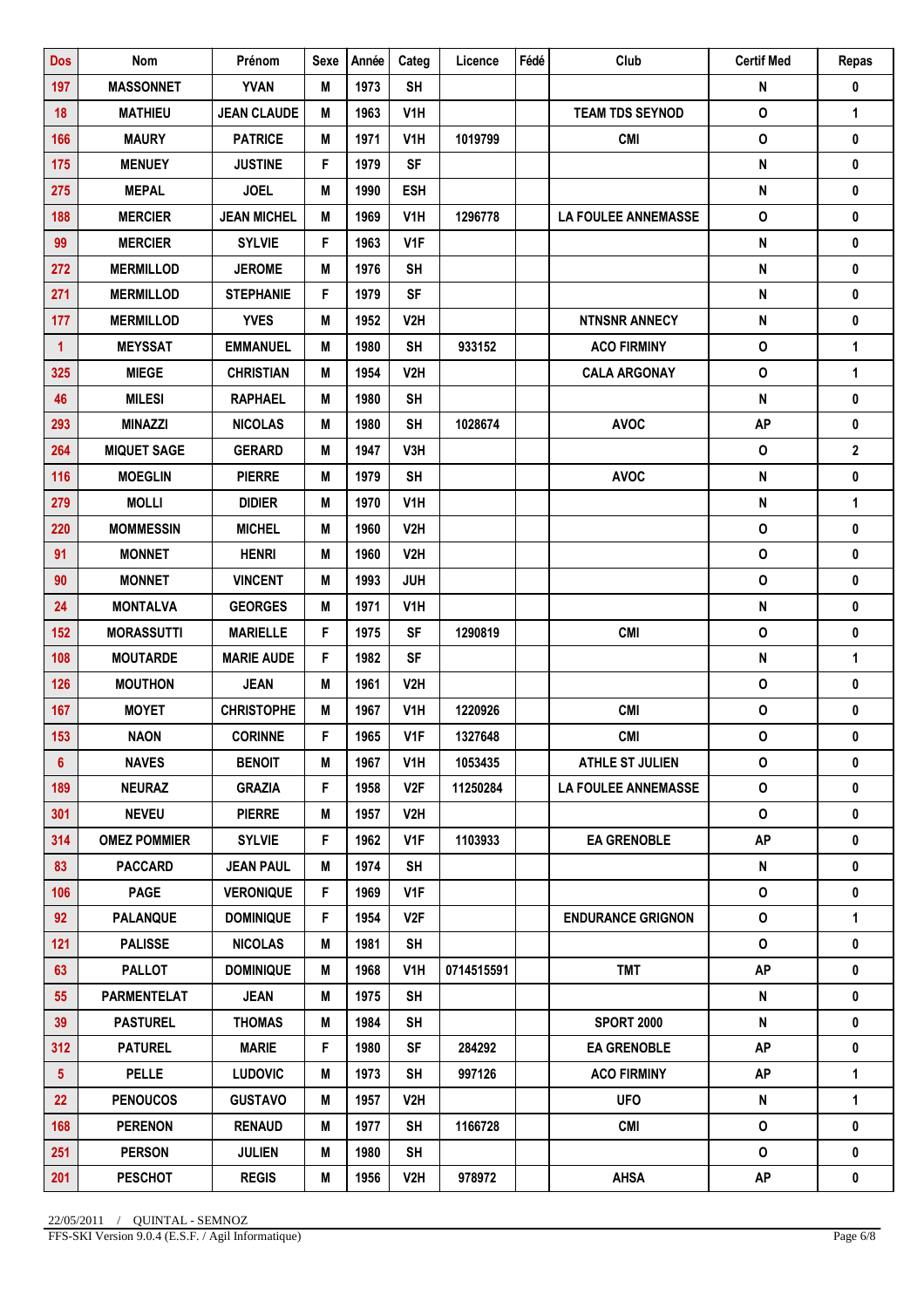| <b>Dos</b> | Nom                    | Prénom             | <b>Sexe</b> | Année | Categ            | Licence | Fédé | Club                       | <b>Certif Med</b>  | Repas          |
|------------|------------------------|--------------------|-------------|-------|------------------|---------|------|----------------------------|--------------------|----------------|
| 229        | <b>PETIT</b>           | <b>MICHEL</b>      | M           | 1989  | <b>ESH</b>       |         |      |                            | N                  | 1              |
| 327        | <b>PETRIER</b>         | <b>MICHEL</b>      | M           | 1957  | V <sub>2</sub> H |         |      | <b>ASO NTN SNR</b>         | $\mathbf 0$        | 1              |
| 263        | <b>PIANET</b>          | <b>NICOLAS</b>     | M           | 1977  | <b>SH</b>        | 1252404 |      | <b>LONS AC</b>             | <b>AP</b>          | $\pmb{0}$      |
| 169        | <b>PICARD</b>          | <b>THIBAUD</b>     | M           | 1969  | V <sub>1</sub> H | 744882  |      | <b>CMI</b>                 | $\pmb{\mathsf{O}}$ | 0              |
| 243        | <b>PIECUCH</b>         | <b>REMY</b>        | M           | 1988  | <b>SH</b>        |         |      |                            | N                  | 1              |
| 318        | <b>PIETRY</b>          | <b>FRANCK</b>      | M           | 1975  | <b>SH</b>        |         |      |                            | $\pmb{\mathsf{O}}$ | $\mathbf{1}$   |
| 242        | <b>PIETTRE</b>         | <b>THIERRY</b>     | M           | 1989  | <b>ESH</b>       |         |      |                            | $\pmb{\mathsf{N}}$ | 1              |
| 133        | <b>PIGNAUD</b>         | <b>PASCAL</b>      | M           | 1963  | V1H              | 361394  |      | EAC                        | $\pmb{\mathsf{O}}$ | $\pmb{0}$      |
| 8          | <b>PIQUEMAL</b>        | <b>DAMIEN</b>      | M           | 1983  | <b>SH</b>        | 1362755 |      | <b>AVOC</b>                | <b>AP</b>          | $\mathbf{1}$   |
| 68         | <b>PITHION</b>         | <b>JORDAN</b>      | M           | 1992  | <b>JUH</b>       |         |      |                            | N                  | 0              |
| 294        | <b>PITTET</b>          | <b>ALAIN</b>       | M           | 1958  | V2H              |         |      | <b>TRISALEVE</b>           | N                  | 0              |
| 50         | <b>PONCET</b>          | <b>JOEL</b>        | M           | 1970  | V <sub>1</sub> H |         |      | <b>SPAC</b>                | $\mathsf{o}\,$     | $\mathbf{2}$   |
| 257        | <b>PONSIN</b>          | <b>OLIVIER</b>     | M           | 1972  | <b>SH</b>        |         |      |                            | $\mathbf{o}$       | $\mathbf{1}$   |
| 333        | <b>PORRAS</b>          | <b>FLORENT</b>     | M           | 1977  | <b>SH</b>        | 1293385 |      | <b>ASVEL</b>               | <b>AP</b>          | $\pmb{0}$      |
| 194        | <b>POULET</b>          | <b>FABIEN</b>      | M           | 1968  | V1H              |         |      |                            | $\mathsf{o}$       | 1              |
| 190        | <b>POUPART</b>         | <b>OLIVIER</b>     | M           | 1963  | V <sub>1</sub> H | 1161308 |      | <b>LA FOULEE ANNEMASSE</b> | $\mathsf{o}$       | $\pmb{0}$      |
| 89         | <b>POURTEYRON</b>      | <b>JEAN CLAUDE</b> | M           | 1963  | V <sub>1</sub> H |         |      |                            | $\pmb{\mathsf{O}}$ | $\mathbf 0$    |
| 180        | <b>POUZOL</b>          | <b>DOMINIQUE</b>   | M           | 1968  | V <sub>1</sub> H | 1300961 |      | <b>ESPERANCE FAVERGES</b>  | <b>AP</b>          | 0              |
| 87         | <b>PRATS</b>           | <b>MARC</b>        | M           | 1972  | <b>SH</b>        |         |      | <b>ELX AXURITS</b>         | N                  | 0              |
| 29         | <b>PUJOL</b>           | <b>HERVE</b>       | M           | 1961  | V2H              |         |      |                            | $\mathsf{o}\,$     | 0              |
| 181        | <b>QUETANT</b>         | <b>LIONEL</b>      | M           | 1976  | <b>SH</b>        |         |      |                            | $\pmb{\mathsf{N}}$ | $\pmb{0}$      |
| 203        | <b>RADET</b>           | <b>DAVID</b>       | M           | 1975  | <b>SH</b>        | 1151023 |      | <b>FAC</b>                 | $\pmb{\mathsf{N}}$ | 0              |
| 213        | <b>RADIDEAU</b>        | <b>CHRISTIAN</b>   | M           | 1974  | <b>SH</b>        | 1307883 |      | <b>FAC</b>                 | <b>AP</b>          | 1              |
| 249        | <b>RANCON</b>          | <b>MAXIME</b>      | М           | 1982  | <b>SH</b>        | 414405  |      | <b>ACO FIRMINY</b>         | <b>AP</b>          | $\overline{2}$ |
| 178        | <b>RASSAT</b>          | <b>ANDRE</b>       | M           | 1973  | <b>SH</b>        |         |      | <b>AVOC</b>                | ${\sf N}$          | 0              |
| 170        | <b>RAT</b>             | <b>EMMANUEL</b>    | M           | 1972  | <b>SH</b>        | 453409  |      | <b>CMI</b>                 | $\mathsf{o}\,$     | 0              |
| 233        | <b>RAVANEL</b>         | <b>FRANCK</b>      | M           | 1968  | V1H              |         |      |                            | 0                  | $\mathbf{1}$   |
| 310        | <b>REIGNIER</b>        | <b>FLORENCE</b>    | F           | 1971  | V <sub>1</sub> F | 850384  |      | <b>ASVEL</b>               | <b>AP</b>          | 0              |
| 200        | <b>REY</b>             | <b>MAGALI</b>      | F.          | 1979  | SF               | 1027318 |      | <b>ASVEL VILLEUBANNE</b>   | AP                 | 0              |
| 212        | <b>REZVOY</b>          | <b>VINCENT</b>     | M           | 1979  | <b>SH</b>        |         |      |                            | N                  | 0              |
| 41         | <b>RICHARD</b>         | <b>STEPHANE</b>    | Μ           | 1971  | V1H              |         |      |                            | N                  | 0              |
| 206        | <b>RIVIERE</b>         | <b>JEAN</b>        | M           | 1951  | V3H              |         |      |                            | N                  | 0              |
| 66         | <b>ROLLAND</b>         | <b>ROMAIN</b>      | Μ           | 1978  | <b>SH</b>        |         |      |                            | N                  | 0              |
| 127        | <b>ROLLIER</b>         | <b>STEPHANE</b>    | M           | 1970  | V1H              |         |      |                            | 0                  | 0              |
| 81         | <b>ROUGE CARRASSAT</b> | <b>SAMUEL</b>      | M           | 1974  | <b>SH</b>        |         |      |                            | N                  | $\mathbf 0$    |
| 195        | <b>ROUILLON</b>        | <b>BENJAMIN</b>    | M           | 1988  | <b>SH</b>        |         |      | GH <sub>2</sub> A          | N                  | 0              |
| 247        | <b>ROUSSET</b>         | <b>CHRISTOPHE</b>  | M           | 1977  | <b>SH</b>        |         |      | <b>CMBM</b>                | N                  | 0              |
| 231        | <b>ROY</b>             | <b>LAURENT</b>     | Μ           | 1963  | V1H.             |         |      |                            | 0                  | 0              |
| 196        | <b>RUDAZ</b>           | <b>HENRI</b>       | M           | 1956  | V2H              |         |      |                            | N                  | 3              |
| 118        | <b>RULLIERE</b>        | <b>PATRICE</b>     | M           | 1974  | <b>SH</b>        | 1184151 |      | <b>COURIR POUR DES</b>     | <b>AP</b>          | 0              |
| 320        | <b>RUSCONI</b>         | <b>PASCAL</b>      | M           | 1961  | V2H              |         |      | <b>NTN SNR ANNECY</b>      | $\mathsf{o}$       | 0              |
| 262        | <b>SADOT</b>           | <b>JULIEN</b>      | M           | 1984  | <b>SH</b>        | 535331  |      | <b>VAL DE SAONE</b>        | <b>AP</b>          | 1              |
| 304        | <b>SAINT GERMAIN</b>   | <b>AMANDINE</b>    | F.          | 1977  | SF               |         |      |                            | 0                  | 0              |